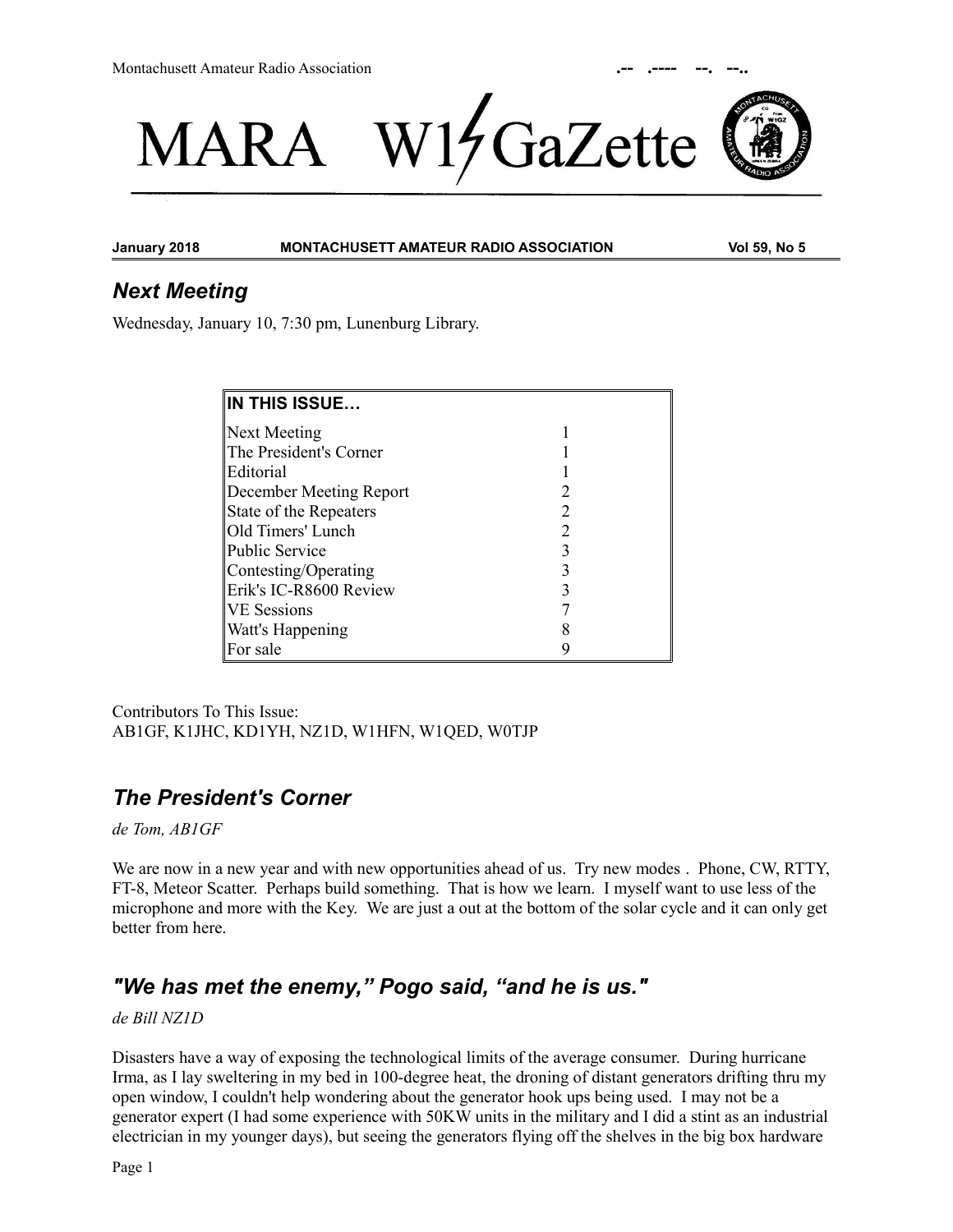stores a week before Irma told me that some people may have been using a quick and potentially dangerous hook up.

Normally an approved generator hook up would be done via the installation of a cross-over or transfer switch whether at the main service entry panel or the a/c panel. Many of the "mature" houses here have two separate service panels fed by a common electric meter, one panel for the house (100 - 150A) and a second panel (50A) for the  $a/c$ . The  $a/c$  panel has no consumer accessible outlets, it is hardwired to the unit, which means they would have to open the panel or the a/c housing and splice in the generator. A similar problem occurs in the newer houses equipped with a single service panel. Access to the "mains" is still required. Some homeowners simply plug the generator cable into an unused electrical outlet in the house using a double-male "suicide plug" to maintain the appliances, lights, etc. Not only is this a code violation and fire hazard, it could cause you or someone else to be electrocuted – hence the name. (After about the third day sans electricity, if I had a generator, I might have been tempted to use clip leads!)

Of course hams know that a generator "makes" electricity, it doesn't use it. If you "feed" your house wiring with a generator and do not open the main breaker, you end up back-feeding power via the service entry cables to the outside. That's a hazard to anyone who comes in contact with a downed wire or electrical workers who may assume the lines are dead (yeah, I know they should check first, but in an emergency things tend to get hectic). A bigger issue is that many utilities now use automated, remote monitoring of lines; if you feed power to the outside, the remote monitor may assume your house or neighborhood has power and cause utility crews to bypass it. This happened in Florida in Irma's aftermath and resulted in unnecessary delays in restoring power to several areas.

Although electrocution by haphazard generator connection is a danger, carbon monoxide poisoning also occurs frequently in disasters. Several club members do use back-up generators and in the interest of enlightening some of our newer members who may not be familiar with their use, please feel free to email your critique and comments about your setup to the editor. Feedback received will be run in a subsequent newsletter.

# *December Meeting Report*

### *de Barry Fox W1HFN, MARA Secretary*

The traditional December meeting was the annual Holiday Celebration, held at the QTH of Gordon and Pauline, N1MGO and KB1JXJ on Sunday December 3<sup>rd</sup>. Attendees were: Gordon N1MGO & Pauline KB1JXJ, Charlie KT1I, John KK1X & Peg KC1EIV, Ray KB1LRL, Paul N1QDX & Mary Ann, Paul KD1YH, Tom K1JHC, Tom AB1GF & friend, Barry W1HFN & Paula. *[No official business was conducted and everyone had a great time. Lol, Ed.]* 

# *State of the Repeaters*

### *de Tom AB1GF, Paul KD1YH*

Tom AB1GF and Paul KD1YH visited the repeater site on New Years day, after it was noted that the frequency on W1GZ (our 2 meter repeater) was slightly off (as reported by W1QED with the help of his new receiver). Adjustment was also made to the audio input to the controller.

# *The Old Timers' Lunch*

*de Tom K1JHC*

Things have been a little slow lately for the Old Timers' lunches at the Airport Diner. Charlie KT1I was the only diner in December. At our January gathering three members, Charlie KT1I, Barry W1HFN, and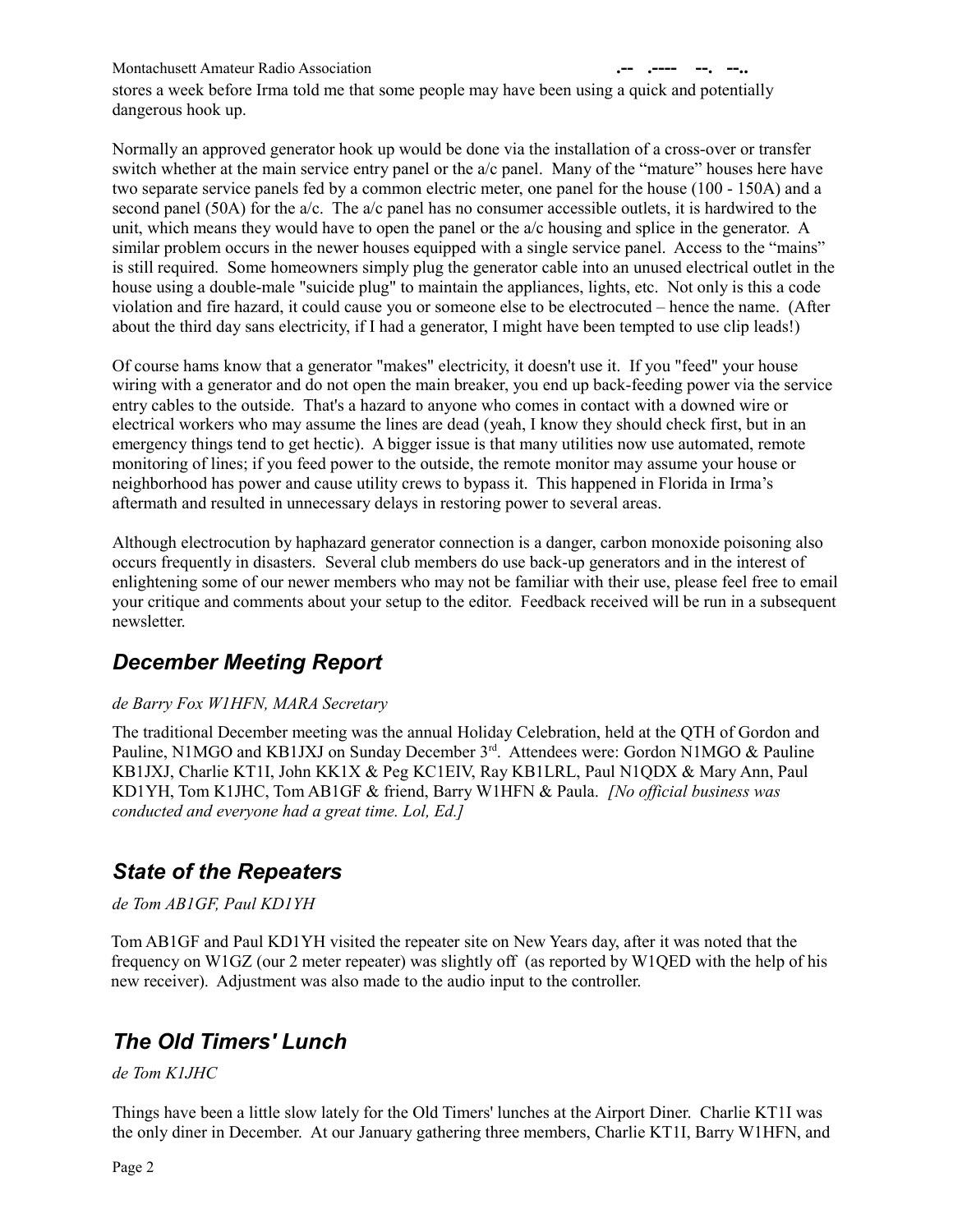Tom K1JHC made it for lunch. Part of the problem may be late notices and email notice issues. Remember, young or old, all are welcome to join us. Come out and enjoy a good lunch and some friendly "eyeball" chatter.

*[Tom added the following for your Florida editor's edification and delight, "As I am writing this, the barometer is 28.13 inches and falling, 7.7 inches of new snow close to 2 inches per hour, a temperature of 26.5 F. with strong winds; I need to add Wind Speed to my Weather Station." Brrr!, Ed]*

# *Public Service*

*de Tim W0TJP*

**It's time to register to volunteer at the Boston Marathon. Sign up to volunteer on the BAA web site: [http://www.baa.org/races/boston-marathon/event-information/volunteer](http://www.baa.org/races/boston-marathon/event-information/volunteer-information/volunteerregistration.aspx)  [information/volunteerregistration.aspx](http://www.baa.org/races/boston-marathon/event-information/volunteer-information/volunteerregistration.aspx)**

You don't need to specify any group name or passcode. Just make sure you request at least one ham radio assignment in your preferences. Once you get your application confirmation number, you're all set. If you're a returning volunteer, you'll be asked to provide your BAA Volunteer Loyalty Number. You should've received that in a separate e-mail from the BAA. There's also a tool to look it up on the BAA volunteer site. If you still have trouble finding it, or if you have any other questions about volunteer registration, or the 2017 Marathon generally, please get in touch: <mailto:contact@hamradioboston.org> anytime and we can help you out

In the words of the BAA, *The Boston Athletic Association is proud of the dynamic volunteer corps that brings communities together and promotes the mission of a healthy lifestyle through sports, especially running. We see the passion and dedication of our volunteers at all B.A.A. events, most notably the Boston Marathon.*

*It is your loyalty that lifts the spirit of thousands at each and every Boston Marathon. We hope you will join us again for the 122nd running on April 16th, 2018.*

*Register Now! The registration deadline is Wednesday, February 7, 2018.*

## **Sunday Net Control operators needed**

*de Ray KB1LRL*

We still need two (or more) people to serve as Net Control for the Sunday morning ARES net. This is great practice for operating in special events as well as emergency situations. Participation will be on an as needed basis but you will be guaranteed a slot so you can learn about this function. Just need one-half hour on Sunday. There are times when someone cannot do their turn. I will give up my time in favor of giving that person the experience. Give it a try!

*[Please drop Ray an email if you're interested, Ed.].*

# *Contesting/Operating*

*[See the ARRL Contest Calendar for more contesting information. For in-depth reporting on Amateur Radio contesting, you can subscribe to The ARRL Contest Update via your ARRL member profile e-mail preferences, Ed.]*

January 20-22

ARRL January VHF Contest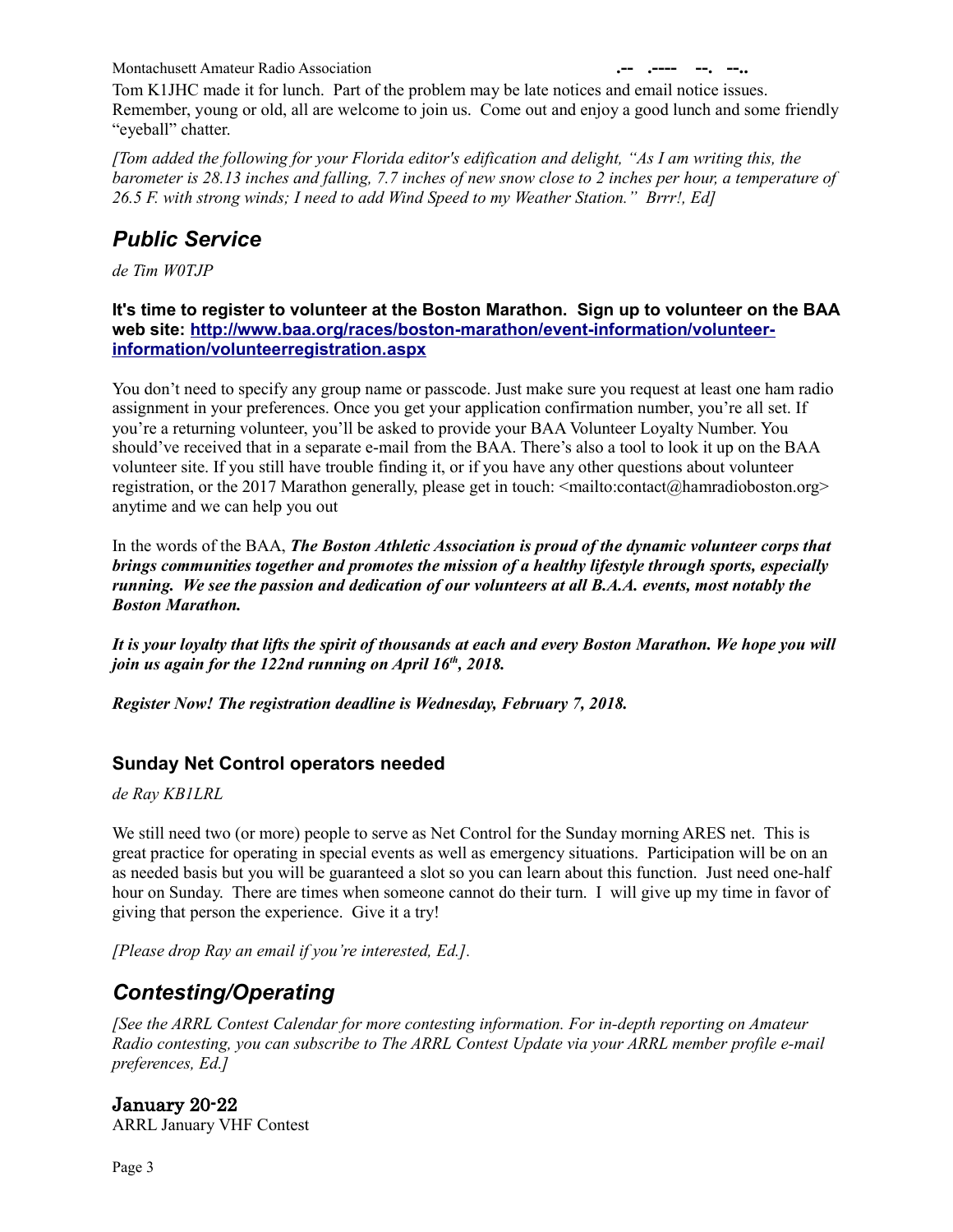**Montachusett Amateur Radio Association** February 17-18 ARRL DX Contest CW

March 3-4 ARRL DX Contest SSB

# *Erik's ICOM IC-R8600 Review*

*de Erik Tkal W1QED*

In the 1970s I got my start in radio by listening to shortwave. My dad had a 1950 Zenith Trans-Oceanic, and I would stay up late at night in my dark bedroom by that radio. Tuning across the bands, trying to discern different languages that I could not understand, straining to hear what seemed to be words, voices from around the world.



I actually still have that radio, though it is a bit off in its tuning due to internal component changes over time. Some years ago, I bought a Sony ICF-SW7600GR, with the intent to perhaps attempt to calibrate the Zenith, though my spare time to perform that detailed adjustment has not yet been found.



The Sony is a decent portable receiver, though its lack of a tuning knob is a major shortcoming, IMHO, and its ability to tune SSB is sub-par. I have since given the Sony to my son to play with and more recently replaced it with a Tecsun PL-880 portable, perhaps a review on that to come.

This winter I decided to treat myself to a more capable desktop receiver, the ICOM IC-R8600. Merry Christmas to me, from me, love, me. True, it's not cheap, though the high end ICOM IC-R9500 weighs in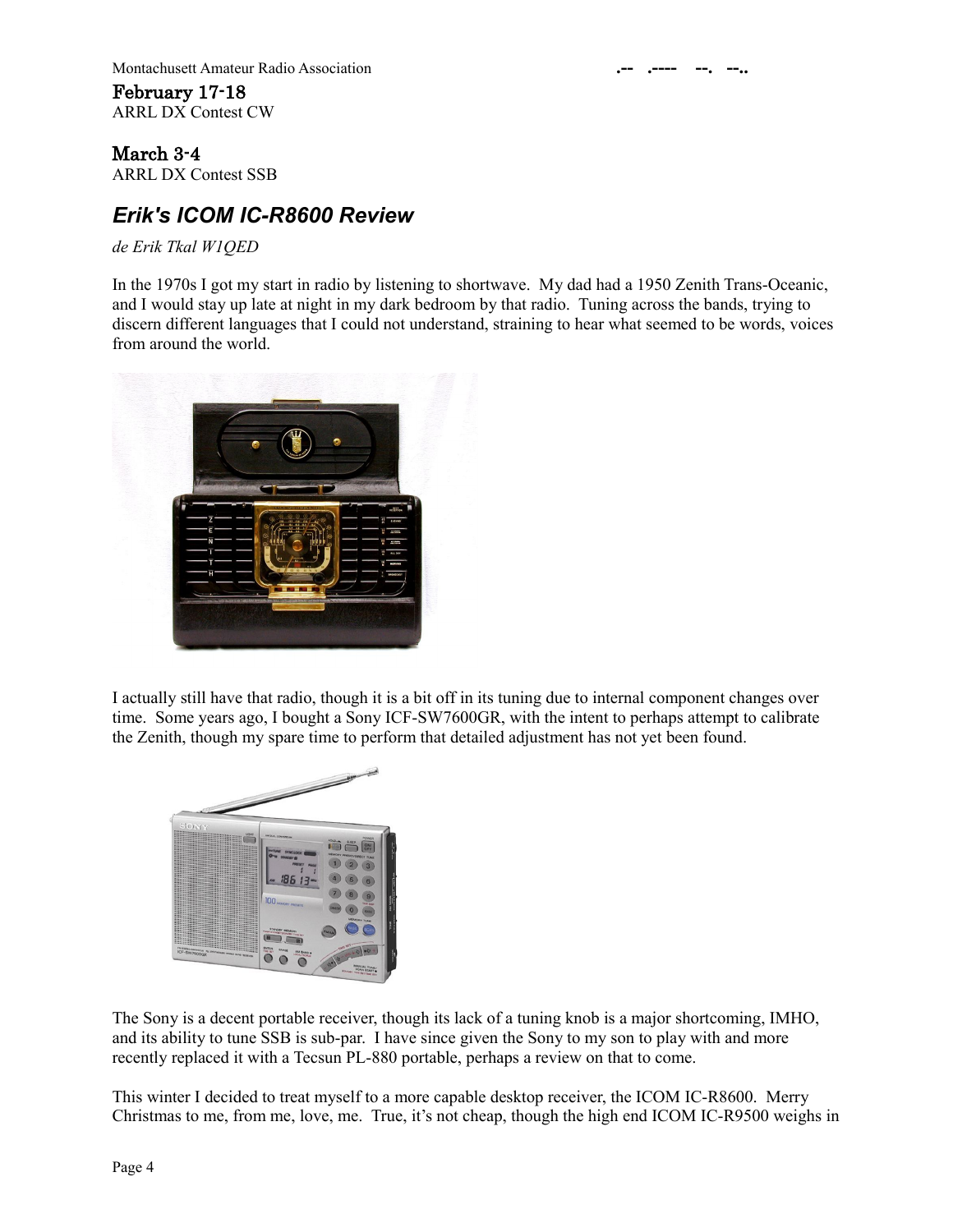at more than 5 times as much, over \$12.5K, and the holiday sales this season had the IC-R8600 at \$200 off.



The IC-R8600 is a wide-band receiver, covering 10KHz to 3GHz, and can demodulate FM, AM and CW/SSB, as well as several digital modes, though I have not yet experimented with those. QST has a review in their November 2017 issue.

I decided to couple the radio with a discone antenna for beyond HF. Instead of the 100MHz-3GHz ICOM AH-8000 I chose the cheaper Diamond D3000N, which handles 25MHz-3GHz. I installed the D3000N in my condo loft, replacing my dual band Diamond X50A mounted on a camera tripod, as it also handles transmitting on VHF/UHF; the inferior transmit gain is not a significant detriment for accessing the local repeater.



I found that the IC-R8600/D3000N combination performs quite admirably across its range, and I have no problem pulling in police and fire departments from 25 miles away quite clearly, as well as air band frequencies for Logan in Boston and Hanscom AFB. It also works well for the CB channel range and FRS/GMRS. For HF I have a Cobra UltraLite Junior shared with my HF radios.

Page 5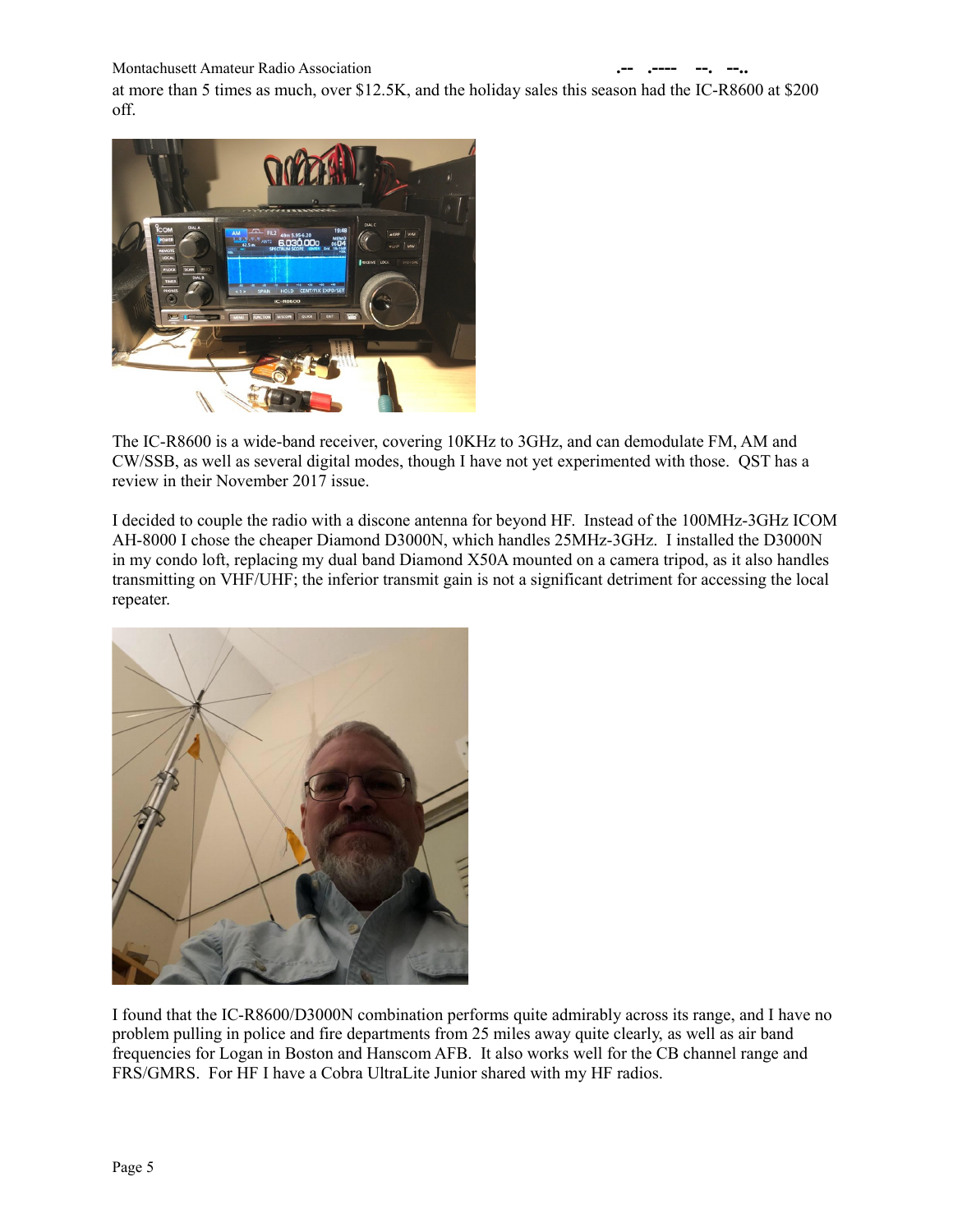Programming the receiver allows you to create groups of frequencies, e.g. I have local scanner frequencies, local repeaters, air band, ham bands, shortwave bands, AM and FM broadcast (though FM is of excellent quality but not stereo).

The real-time spectrum scope is excellent, similar to that on the IC-7300, though it would be nice if it had an ability to set a fixed frequency range for specific bands as the IC-7300 does. You can also save display images to an SD card, as well as saving and scheduling audio recordings.







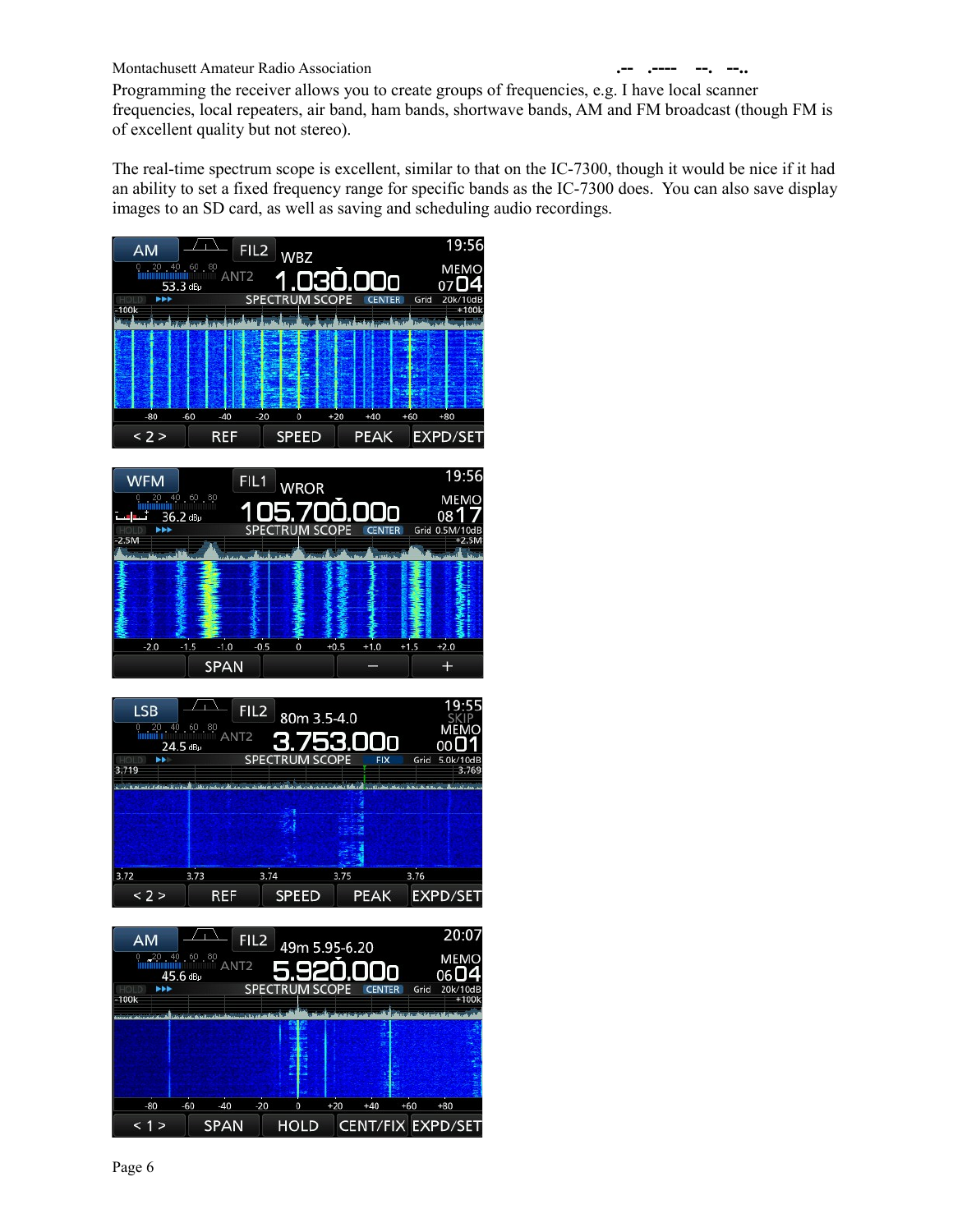One convenient use of the spectrum scope is analysis of transmissions. The other day I happened to be monitoring local signals and noticed that our repeater was a bit off, by about 700Hz north.



This past weekend Tom AB1GF and Paul KD1YH went to the site and made some adjustments to get it back into spec.

| <b>FM</b><br>40.60.80<br>20 | FIL2         | R-W1GZ-2m             |      |      | 19:59<br><b>MEMO</b>     |
|-----------------------------|--------------|-----------------------|------|------|--------------------------|
| $22.0$ dB $\mu$             |              | 145.450.000           |      |      | 02O2                     |
| $\rightarrow$<br>$-5.0k$    |              | <b>SPECTRUM SCOPE</b> |      | Grid | 1k/10dB<br>$+5.0k$       |
|                             |              |                       |      |      |                          |
|                             |              |                       |      |      |                          |
|                             |              |                       |      |      |                          |
| $-3$<br>$\mathcal{A}$       | $-2$<br>$-1$ | 0                     | $+2$ | $+3$ | $+4$                     |
|                             | <b>SPAN</b>  | <b>HOLD</b>           |      |      | <b>CENT/FIX EXPD/SET</b> |

The IC-R8600 also has an ethernet jack, and supports time sync via NTP, as well as remote control via their IC-RS-R8600 software. I find that the remote software works quite well, and I experimented this past week connecting to the radio from work over VPN and I was able to easily control the radio as well as clearly hear the audio. The only quirk was that I had to text my XYL to have her toggle the antenna switches to the receiver from my transceivers…

All in all, I find the IC-R8600 an excellent receiver, with intuitive controls and very good reception capability. The built-in speaker has good audio quality, better than any of the transceivers I currently have, and is pleasant to listen to without an external speaker. The controls are similar to the IC-7300 and are intuitive and fairly ergonomic. I highly recommend this to anyone wanting to supplement their shack with a good all-band all-mode receiver, for scanning the airwaves, and for late-night experimentation.

# *VE Sessions*

*de Paul, KD1YH*

The December VE session was held on the 27th with four candidates and four volunteer examiners. As a reminder, the MARA VE Team schedules license exam sessions monthly on the 4th Wednesday. Pre-registration is requested, contact Paul KD1YH [kd1yh@arrl.net](mailto:kd1yh@arrl.net) . Sessions will be canceled if no one has registered by Sunday before the scheduled session. If the session is not canceled, walk-ins are welcome, so if you are interested in upgrading or know someone who is looking for an exam session, you may contact Paul at the last minute to see if the session is being held.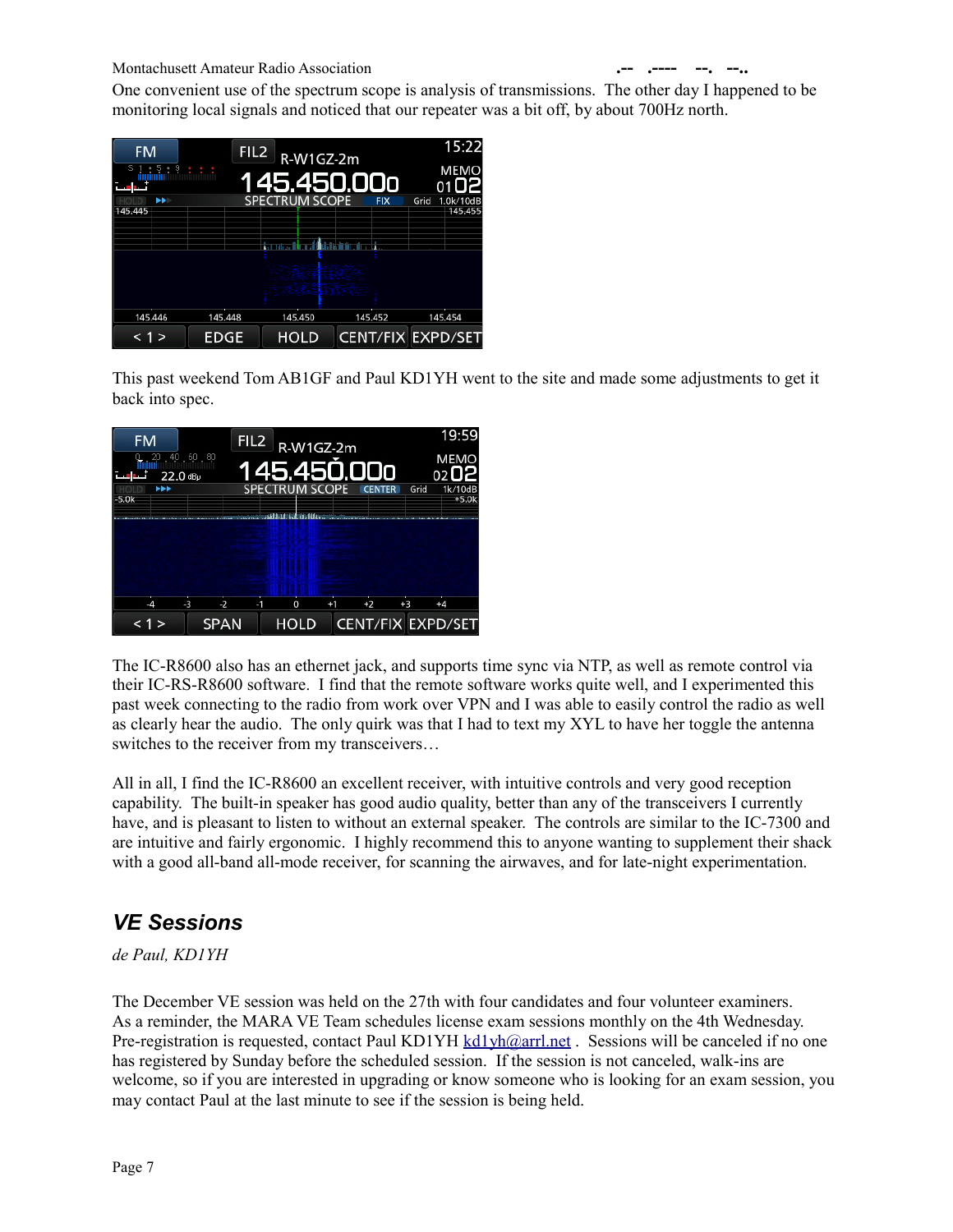### **The MARA W1/GaZette**

is published by the Montachusett Amateur Radio Association just prior to the monthly meeting. The newsletter is distributed free to members and friends of Amateur Radio. Contents copyright © 2017, MARA. Permission to use in other Amateur Radio publications with credit to MARA is hereby granted.

The deadline for materials to appear in the W1/GaZette is noon on the Sunday before the first Wednesday of the month.

#### **NEWSLETTER/PUBLIC RELATIONS STAFF:**

Newsletter Editor: Bill Wornham NZ1D, 352-751-4682 [nz1d@arrl.net](mailto:nz1d@arrl.net) Public Service: Tim W0TJP Webmaster: Paul Upham KD1YH Community Facebook page administrator: Pam Jodrey, KC1CHC, kc1chc@yahoo.com

#### **MEMBERSHIP INFORMATION:**

Club Secretary: Barry Fox W1HFN Annual Dues: Regular \$25 Family \$30 Fixed income \$15 Meetings: 2nd Wednesday, 7:30pm September to June

Mailing address: MARA PO Box 95 Leominster, MA 01453

VE Team: KD1YH@arrl.net Web site: http://www.w1gz.org/

#### **OFFICERS:**

Tom Antil, AB1GF President, thantil@comcast.net Erik Tkal, W1QED Vice President Barry Fox W1HFN, bwfox@comcast.net Gordon LaPoint, N1MGO Treasurer, n1mgo@arrl.net Charlie Cayen, KT1I Trustee, kt1i@arrl.net

MARA owns and operates three FM repeaters co-located on Burbank Hospital in Fitchburg. W1GZ on 145.45 (CTCSS 74.4), AB1GF on 224.34 MHz (CTCSS 103.5) and W1HFN on 927.5625 (-25 MHz) (CTCSS 74.4). The 2m repeater is also reachable via IRLP node 8433 and Echolink node 688832.

## *Watt's Happening*

### Sundays, 0800 local 5330.5 (ch 1) USB

Western Mass Emergency 60M Net Alternate frequencies are 5346.5 (ch 2), 5366.5 (ch 3), 5371.5 (ch 4), and 5403.5 (ch 5).